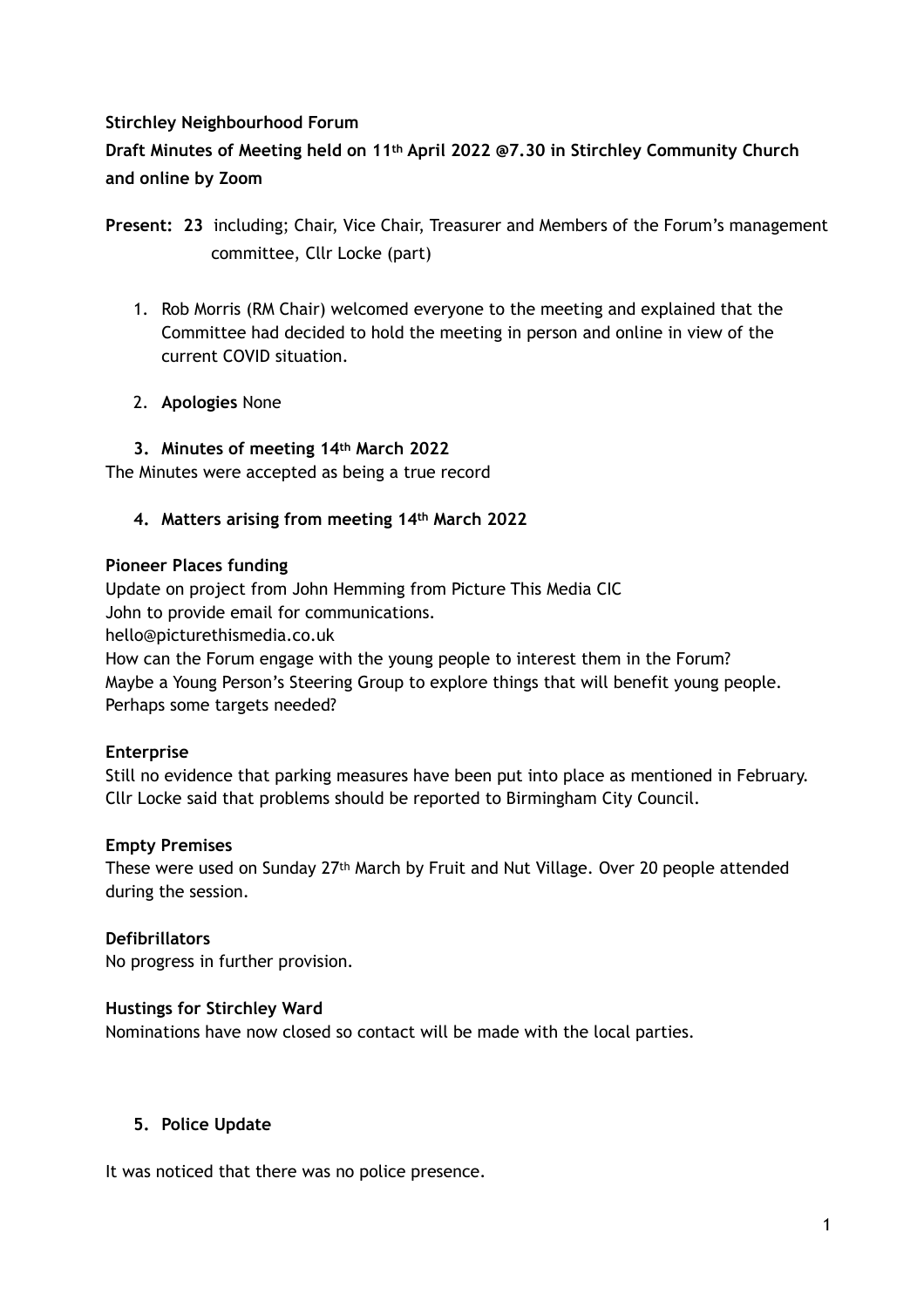A police tasking meeting was held on 7th April in Dame Elizabeth Cadbury Hall, Oak Tree Lane. Cllr Locke attended. She reported that 6 extra meetings will be held in Cotteridge. Police & Crime Commissioner will be visiting Stirchley soon.

## **6. Planning issues**

Sandra Cooper, Planning Officer updated items from the February meeting;

#### **Taylor Wimpey**

Nothing new to report. Building work continuing.

## **Lidl (former Fitness First site)**

New planning application has been submitted

## 2022/02312/PA

Comments before 16/4

30 documents including a Planning & Retail Statement of 101 pages

A food store of 2,346 sq.m gross external area (GEA) with a net sales area of 1,424 sq. m; 122 car parking spaces including 8 accessible bays, 7 parent and child and 2 electric vehicle charging points; and vehicular access from Pershore Road at the south west corner of the site; Rationale for the store very similar to the Aldi application – not full trading offer, comparatively restricted opening hours, local catchment area

Store placed along the Bourn river, set back from Pershore Road. Entrance to site near to the river bridge It is not clear what will happen to the bus stop

Concerns were raised about traffic management, charging points, number of jobs and pedestrians.

# **Installation of 3 x LED advertisement panels on Pershore Road including corner of Holly Road & also Hudsons Drive**

**Clonmel Road Business Centre** – Enforcement action in progress

2021/10881/PA **Land off Pershore Road/Hazelwell Lane**  Nothing further heard from Aldi. A series of amended documents were filed on 22nd March Decision awaited.

# **7. Networking**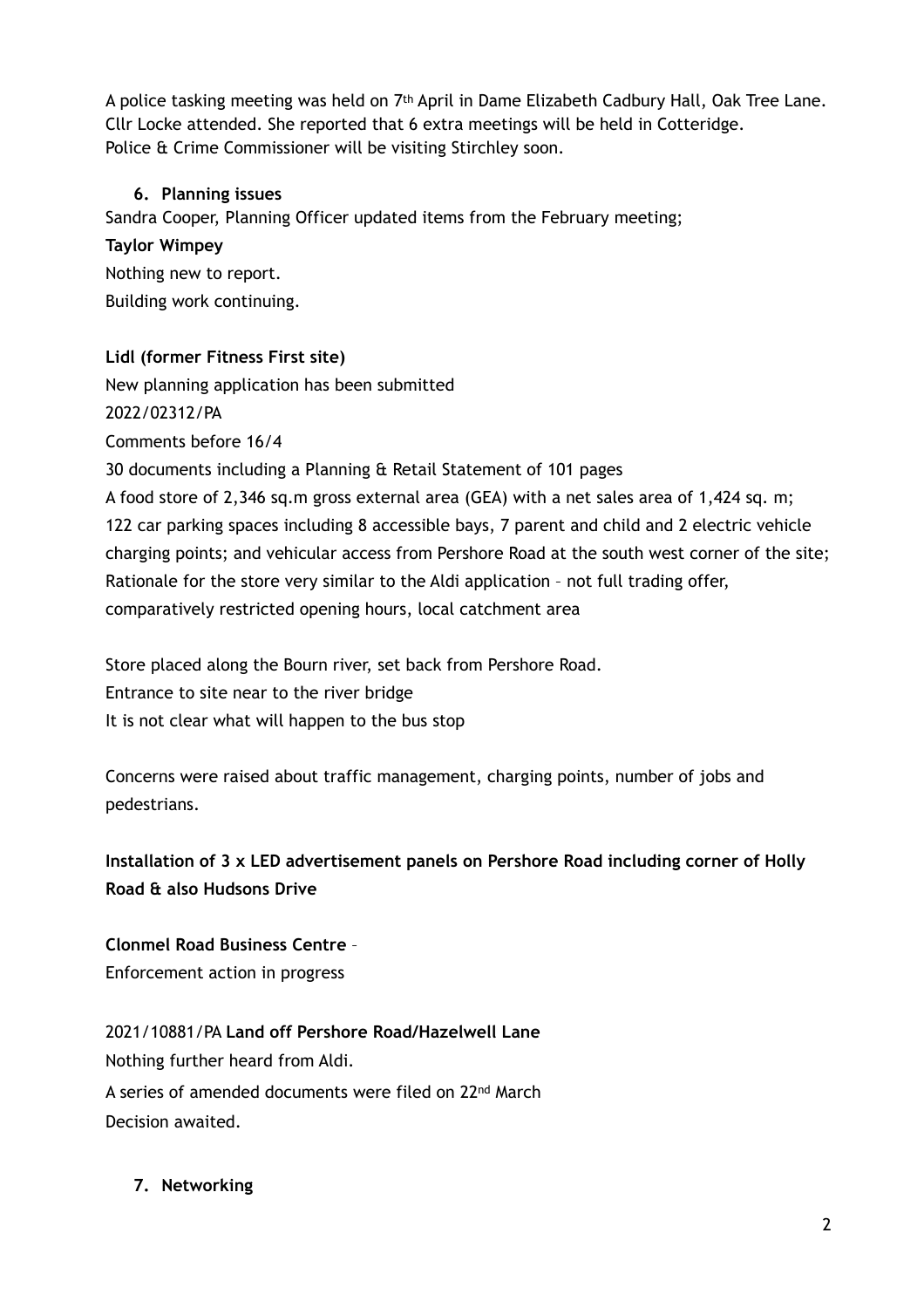## **Stirchley Community Church**

Litter pick arranged, to meet outside the Church.

#### **Great Run Half Marathon**

Cllr Locke and SC held a meeting with Great Run representative.

An Offer was made to assist in briefing the stewards and it was suggested that up to date maps should be used.

Run organisers are only responsible for what happens on the route. BCC is responsible for road closure signs elsewhere which is where many of the problems experienced originate.

It was agreed that any issues will be brought to the next meeting.

## **Commonwealth Games Marathon**

Meetings for residents and businesses are being held but a meeting in Stirchley is not yet on the list.

It was understood that a local meeting would be held in Stirchley Baths in due course.

## **Queen's Platinum Jubilee Weekend – 2nd – 5th June**

Stirchley United Workingman's Club are planning to hold an event on 3rd June including various stalls and pool and skittles competitions. There is likely to be a disco and/or karaoke in the evening.

Sunday 5th June Circle22 are holding a picnic in Stirchley Baths

It was mentioned that slow cookers are still available in the Library to aid residents in Stirchley Ward in need. People can call into the Library during opening hours.

# **8. Any other business**

The issue of help for people who are home educating their children and also for individual children with Special Educational Needs was raised. It was pointed out that the Forum does not have funding for these purposes.

There was a suggestion that, with rising fuel costs, it could be possible to drive down costs by using buyer power. It was thought that was an interesting idea but that it would need to cover an area larger than Stirchley Ward.

Cllr Locke said that the Mobile Recycling Unit would be at Beilby Road on the morning of 14th April.

The Chair brought the meeting to an end at 8.35pm.